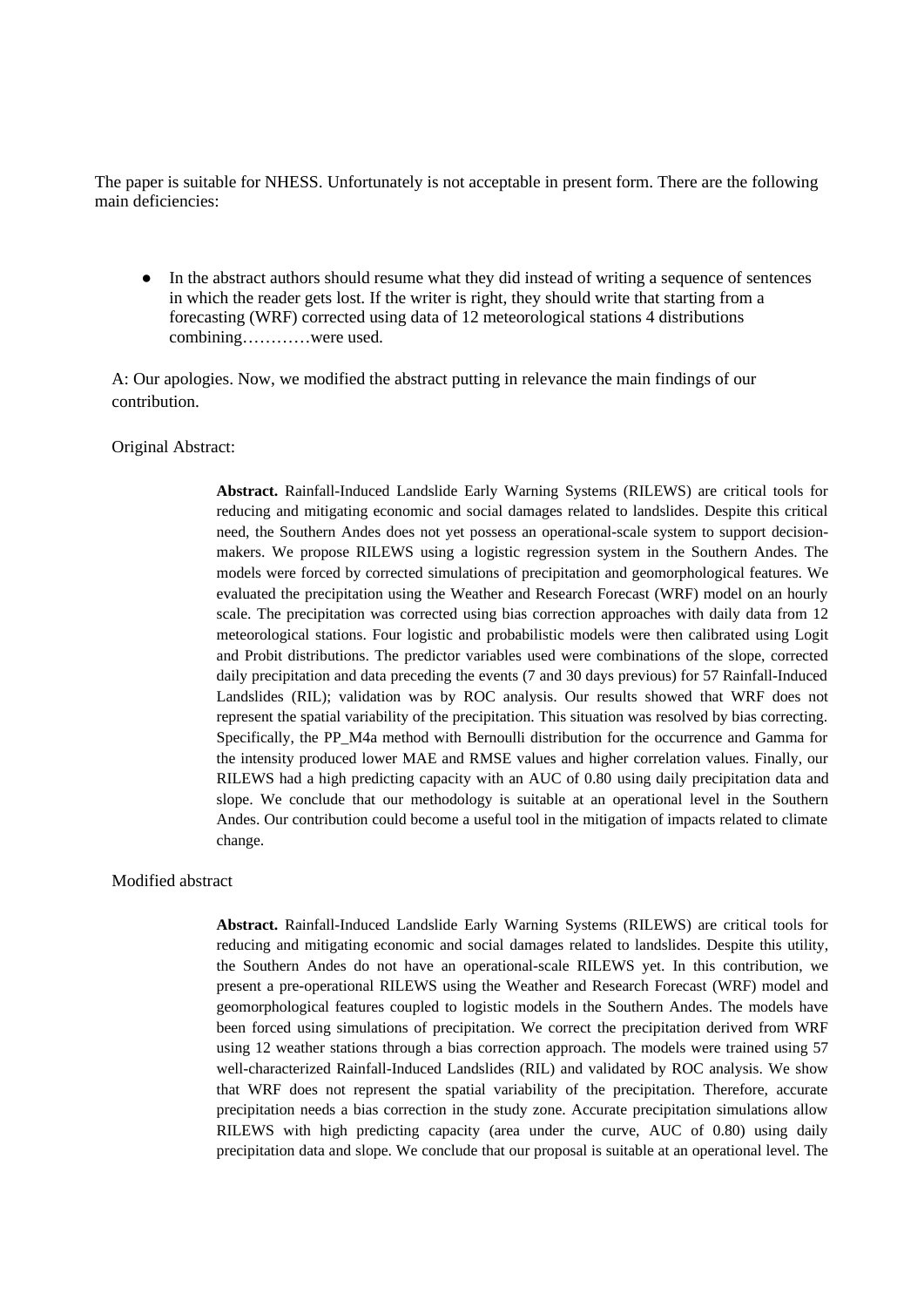proposed RILEWS will become a support in the mitigation of RIL events related to climate change.

The abstract and the introduction seems two separate topics. In the abstract a forecasting model and 4 four logistic models were used combining precipitation and slope, while in the introduction a mesoscale logistic model is used. At lines 86-92 it is written that a mesoscale model provides precipitation data that are corrected with the data of the stations and combined in a logistic model with geomorphological features.

A: Our apologies. Now, correct line 53 from "the implementation of a mesoscale logistic model" to "the implementation of a logistic model". Moreover, we rewrite the introduction to be a more comprehensive introduction.

Original introduction manuscript:

Rainfall-Induced Landslides (RIL) are one of the most frequent and dangerous natural hazards. They can affect critical infrastructure and highways in populated areas (Chikalamo et al., 2020; Fustos et al., 2020a; Peruccacci et al., 2017). In recent decades, the occurrence of RIL events has increased with devastating effects, including loss of human life and destruction of the natural and urban environment (Marjanović et al., 2018). In South America, RIL has caused high social and economic impacts; they require better evaluation in future (Sepulveda & Petley, 2015). Nowadays, Rainfall Induced Landslide Early Warning Systems (RILEWS) become a powerful alternative for mitigating human losses and reduced infrastructure damages (Guzzetti et al., 2020; Chikalamo et al., 2020; Hermle et al., 2021). The present work evaluates the design of a RILEWS using a mesoscale atmospheric model coupled to a logistic discriminator in the Southern Andes. Due new rainfall scenarios related to climate change, RILEWS have become increasingly used in recent years, reducing the vulnerability of populations using different approaches (Peres & Cancelliere, 2014; Segoni et al., 2018; Fan et al., 2019; Tiranti et al., 2019; Thirugnanam et al., 2020; Lee et al., 2021). RILEWS based on intensity/duration curves that do not consider the effect of soil moisture, leading to bias in their predictive capacity (Marra et al., 2017; Zhao et al., 2019; Chikalamo et al., 2020). Some RILEWS use historical precipitation data with long-term observations, climate reanalysis models and atmospheric mesoscale models (Lazzari & Piccarreta, 2018; Tichavský et al., 2019). Moreover, atmospheric mesoscale models have shown a high uncertainty in areas with scarce meteorological stations and complex topography. Recently, the integration of mesoscale atmospheric models with local weather stations allowed areas susceptible to RIL to be defined by determinist numerical models (Fustos et al., 2020a). Therefore, a correct implementation of mesoscale models could allow the implementation of this source of information in RILEWS.

In recent years, mesoscale models showed incapable of representing precipitation fields suitable for RILEWS in areas with complex topography like the Southern Andes (Yáñez-Morroni et al., 2018). Currently, mesoscale models are restricted to the quality of their atmospheric forcings, needing to generate ensembles to obtain approximate solutions (Wayand et al., 2013). Moreover, the mesoscale models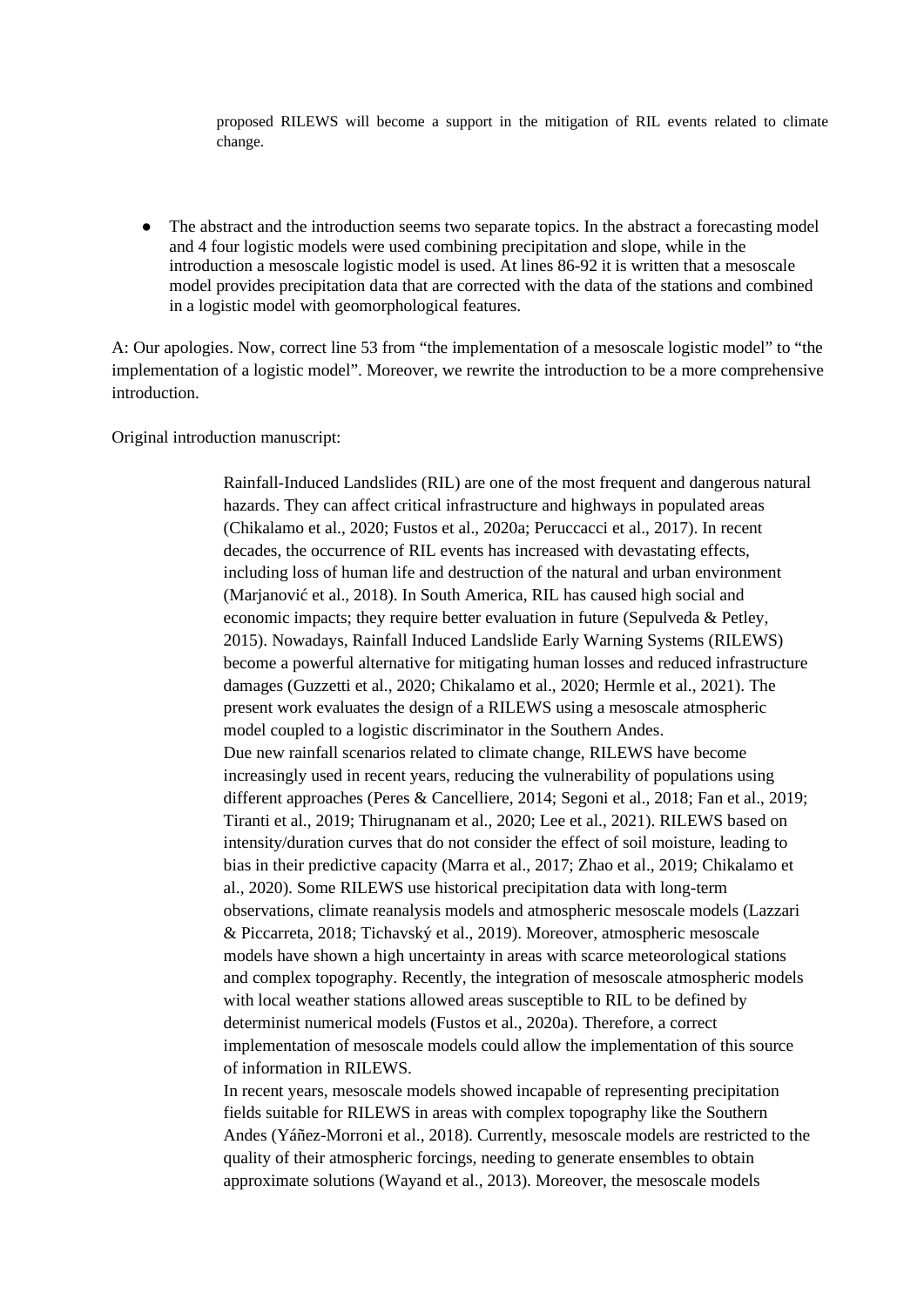demand intensive computing efforts increasing the difficultness coupling to RILEWS (Yáñez-Morroni et al., 2018; Schumacher et al., 2020; Yang et al., 2021). Nowadays, bias correction approaches contribute to reducing the time computing of mesoscale models, improving the estimation of precipitation using in-situ stations (Srivastava et al., 2015; Bannister et al., 2019; Heredia et al., 2018; Jeong & Lee, 2018; Osman et al., 2019; Worku et al., 2020). Nonetheless, the application of corrected mesoscale models in RILEWS in complex topography has not been evaluated. The object of the present work was to evaluate the implementation of a mesoscale logistic model forced by geomorphological and precipitation constraints. We corrected mesoscale models using weather stations, generating RIL-prone probability zones for the first time in the Southern Andes. The paper is structured as follows: after the introduction, the second section describes the study site and its pertinence to implement RILEWS. In the third section, we describe the data and methods, including the calibration and validation procedures. In the fourth section, we outline the main results of the proposed RILEWS, focusing on the quality of predictors and model outputs. The fifth and final section comprises the discussion and conclusions, presenting the implications of this proposal and their general applicability to the southern Andes.

### Modified manuscript:

Rainfall Induced Landslide Early Warning Systems (RILEWS) become a powerful alternative for mitigating human losses and reducing infrastructure damages (Guzzetti et al., 2020; Chikalamo et al., 2020; Hermle et al., 2021). The increase of Rainfall-Induced Landslides (RIL) events showed devastating effects, including loss of human life and destruction of the natural and urban environment (Marjanovi? et al., 2018). Recent RIL affected critical infrastructure and highways in populated areas (Chikalamo et al., 2020; Fustos et al., 2020a; Peruccacci et al., 2017; Fustos et al., 2021). In South America, RIL has caused high social and economic impacts; they require better evaluation in future (Sepulveda & Petley, 2015). The present work evaluates the design of a RILEWS using a mesoscale atmospheric model coupled to a logistic model to mitigate the effect of RIL in the Southern Andes.

Due to new extreme rainfall events related to climate change, RIL events are increasing in the Southern Andes and other parts of the world. To mitigate the impact of extreme precipitation RILEWS have gained interest to mitigate the impact of RIL using different approaches (Peres & Cancelliere, 2014; Tiranti et al., 2014; Sättele et al., 2015; Segoni et al., 2018; Cremonini and Tiranti, 2018; Fan et al., 2019; Tiranti et al., 2019; Thirugnanam et al., 2020; Bernard and Gregoretti, 2021; Lee et al., 2021). RILEWS based on precipitation thresholds shows good agreement but do not consider the effect of soil moisture, leading to bias in their predictive capacity (Marra et al., 2017; Zhao et al., 2019; Chikalamo et al., 2020). Some historical-based RILEWS with long-term observations, climate reanalysis models and atmospheric mesoscale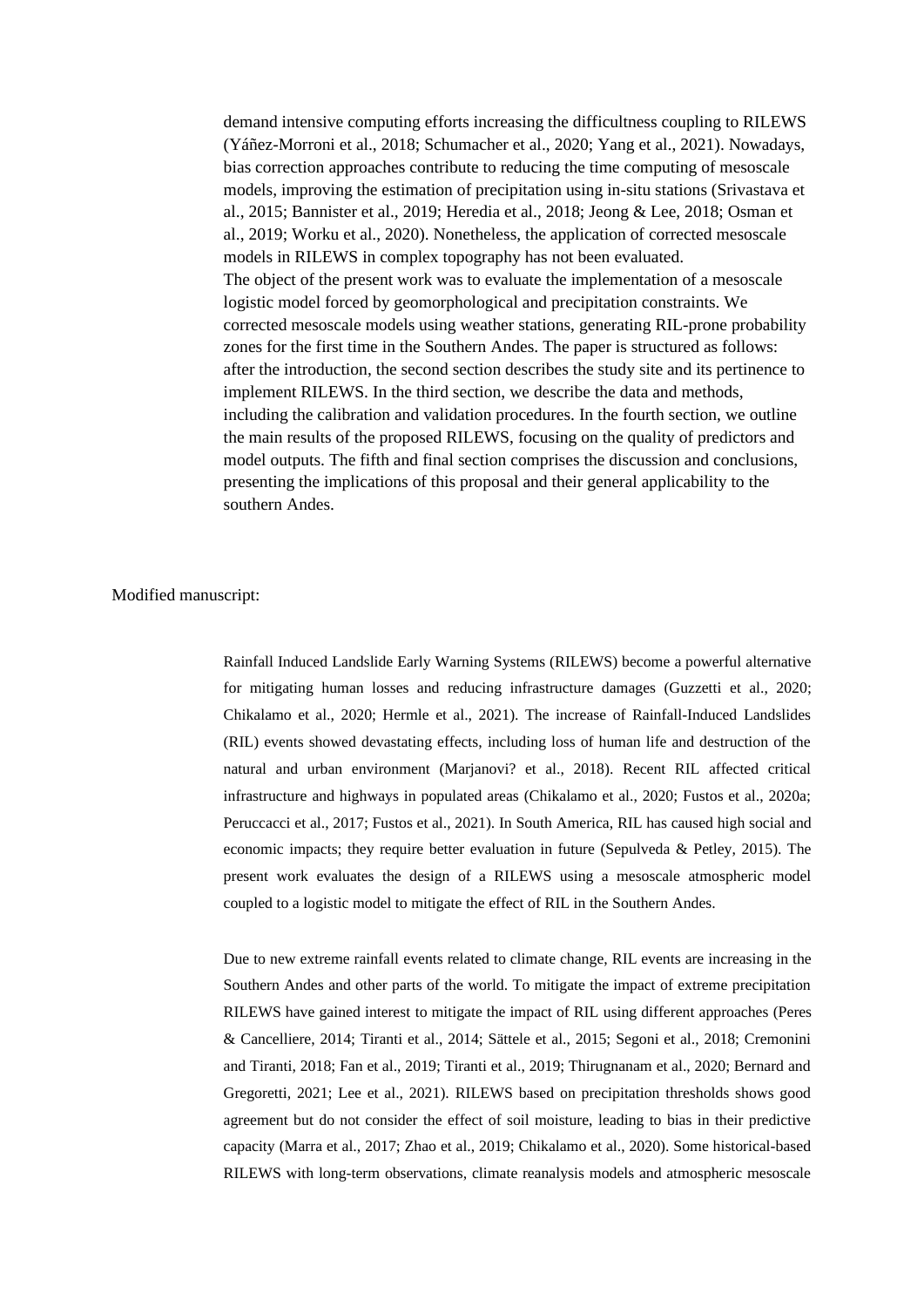models experiment issues related to the spatial and temporal resolution reducing the performance due to low precipitation accuracy (Lazzari & Piccarreta, 2018; Tichavský et al., 2019).

RILEWS requires accurate precipitation data delivered from local weather stations in dense weather networks, satellite estimations and atmospheric mesoscale models. However, atmospheric mesoscale models showed incapable of representing accurate precipitation fields in areas with complex topography like the Southern Andes (Yáñez-Morroni et al., 2018). Currently, mesoscale models are restricted to the quality of their atmospheric forcings, needing to generate ensembles to obtain approximate solutions (Wayand et al., 2013). Moreover, the mesoscale models demand intensive computational efforts that increase the difficulty of coupling to RILEWS (Yáñez-Morroni et al., 2018; Schumacher et al., 2020; Yang et al., 2021). Recently, mesoscale atmospheric models coupled to local weather stations allow delimitating susceptible to RIL areas means deterministic numerical models (Fustos et al., 2020a). Nowadays, bias correction approaches contribute to reducing the time computing of mesoscale models, improving the estimation of precipitation using in-situ stations (Srivastava et al., 2015; Bannister et al., 2019; Heredia et al., 2018; Jeong & Lee, 2018; Osman et al., 2019; Worku et al., 2020). Therefore, a correct implementation of mesoscale models could allow accurate precipitation in RILEWS. Nonetheless, the application of corrected mesoscale models in RILEWS in complex topography has not been evaluated yet.

The object of the present work was to evaluate the implementation of a RILEWS based on mesoscale atmospheric model coupled to logistic model. We corrected mesoscale models (models that allow represent atmospheric process to synoptic-scale) using weather stations, generating RIL-prone probability zones for the first time in the Southern Andes. The paper is structured as follows: after the introduction, the second section describes the study site and its pertinence to implement RILEWS. In the third section, we describe the data and methods, including the calibration and validation procedures. In the fourth section, we outline the main results of the proposed RILEWS, focusing on the quality of predictors and model outputs. The fifth and final section comprises the discussion and conclusions, presenting the implications of this proposal and their general applicability to the southern Andes.

● Authors should explain that rainfall data are obtained computing rainfall by means of a mesoscale model . The authors should also explain what is it a mesoscale model because the reader could not know it.

A: We added additional information about the parametrization of the WRF model in section 3.1. We appreciate the comment allowing the reproducibility of our results.

Line 4. "The models were forced by corrected simulations of precipitation and geomorphological features." Which models?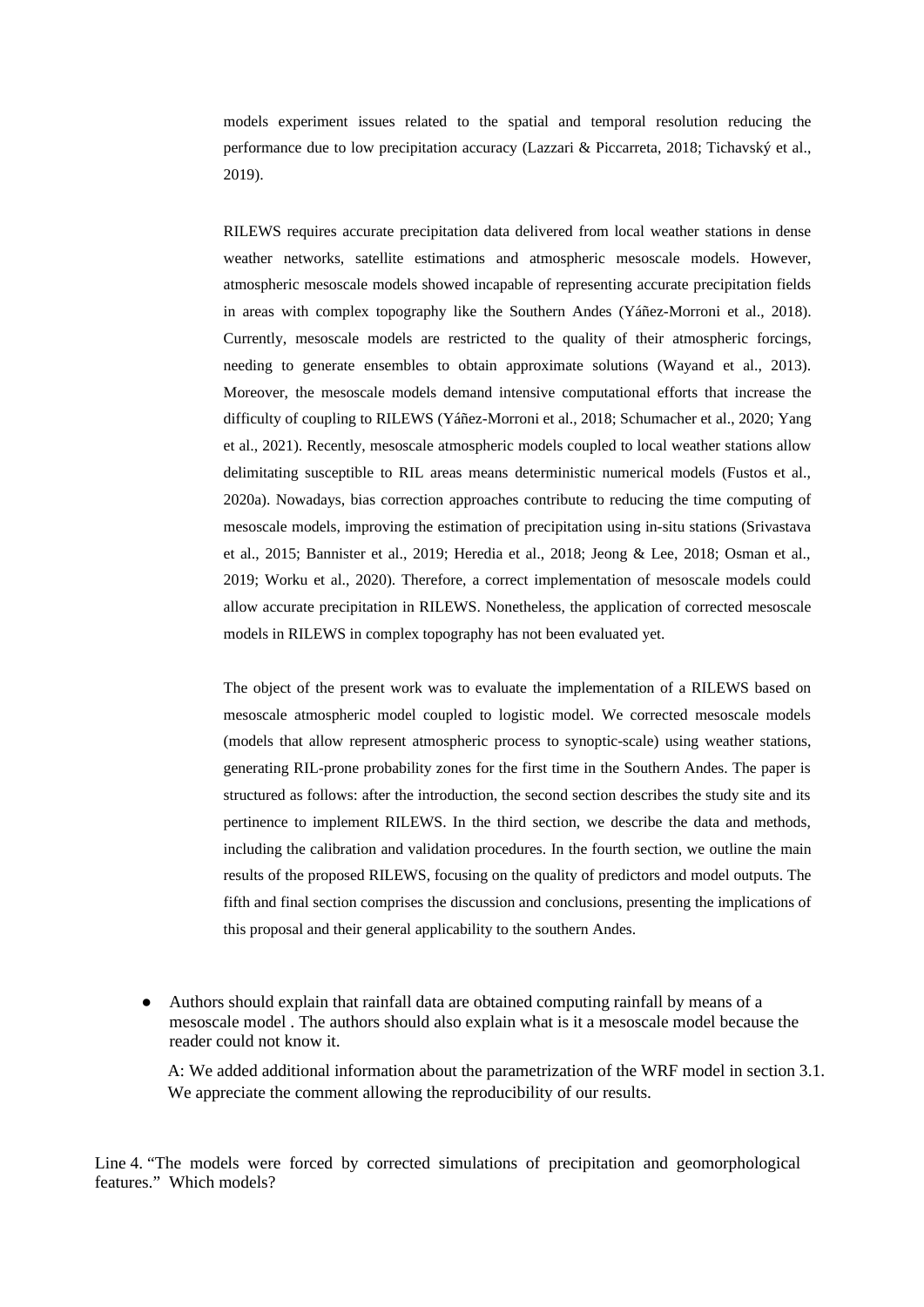A: Now we added "logistic" to explain our approach. Thanks

Lines 21 "What is it AUC?

A: Thanks by your observation. Now, we replace

"AUC of 0.80"

To:

Area Under the Curve (AUC) of 0.80

Please considers also the references of Tiranti et al. (2014), Devoli and Tiranti, (2018), Cremonini et al. (2018), Piciullo et al. (2020). Moreover the use of models has also be tested in early warning systems against debris flows (Sattele et al., 2015, Bernard and Gregoretti, 2021).

A: We read the references suggested by the reviewer. Now, we include the references. Thanks for your suggestion.

Lines 90-91 "A database of previous RIL was studied (Gomez-Cardenas & Garrido-Urzua, 2018), divided into calibration subsets with subsequent validation of the method" Unclear sentence

A: We agree. The text were modified:

Original text:

A database of previous RIL was studied (Gomez-Cardenas & Garrido-Urzua, 2018), divided into calibration subsets with subsequent validation of the method.

Modified text:

We used a RIL database (Gomez-Cardenas & Garrido-Urzua, 2018) being separated into calibration sub-database and validation sub-database to evaluate the models' performance.

Line 102 "which allowed represent" poor English form

A: We agree. The text were modified:

Original text:

We used a spatial resolution of 4 km, which allowed represent the complex topography of the Andes.

Modified text:

We used a spatial resolution of 4 km that allows representing the complex topography of the Andes.

Line 107: what is it a mesoscale? Please explain.

A: We agree. The text were modified: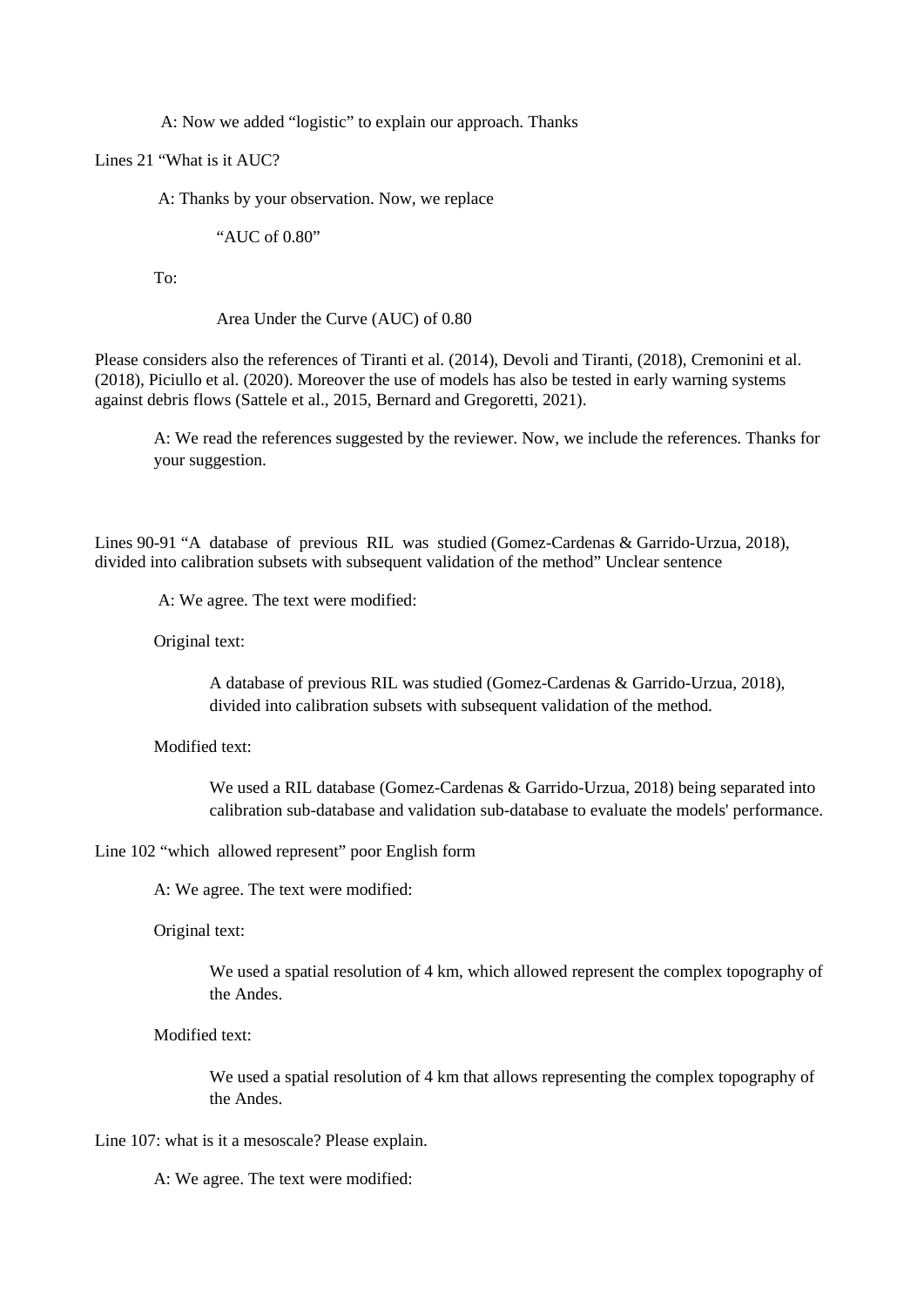### Original text:

Final Operational Global Analysis product from the US–National Centers for Environmental Prediction NCEP, also known as FNL (NCEP, 2000), was used as the global forcing to obtain the solutions of precipitation at mesoscale.

# Modified text:

Final Operational Global Analysis product from the US–National Centers for Environmental Prediction NCEP, also known as FNL (NCEP, 2000), was used as the global forcing to obtain the solutions of precipitation at 4-km or mesoscale (resolution to an order of kilometres).

Line 119 "corrected simulations of precipitation" substitute it with "modeled and corrected precipitation data"

A: We partially agree. We state that a numerical simulation was carried out to represent the precipitation. We used coarse global atmospheric data. Therefore, we used numerical models instead of data. Our apologies for not being clear. We propose to modify the text:

### Original text:

The logistic regressions were trained based on the local geomorphological conditions (slope) and previously corrected simulations of precipitation.

Modified text:

The logistic regressions were trained based on the local geomorphological conditions (slope) and previously modelled and corrected precipitation simulations.

Quantities, S, P and E of equations (3) and (4) must be explained in the text.

A: Thanks for your observation. The equations were defined not using the full name of the variables. We modified/clarified the text

Original text:

The sensitivity was defined as the ratio of true positive predictions of events (TP), over the total of positive events (including false-negative predictions – FN). The specificity was also calculated (Eq. 4) to evaluate the capacity of detection of non-RIL events or true negative (TN), to avoid false positives (FP) (Fawcett, 2006). Finally, this methodology made it possible to evaluate the capacity of each model to detect RIL events (Fustos et al., 2020b).

Modified text: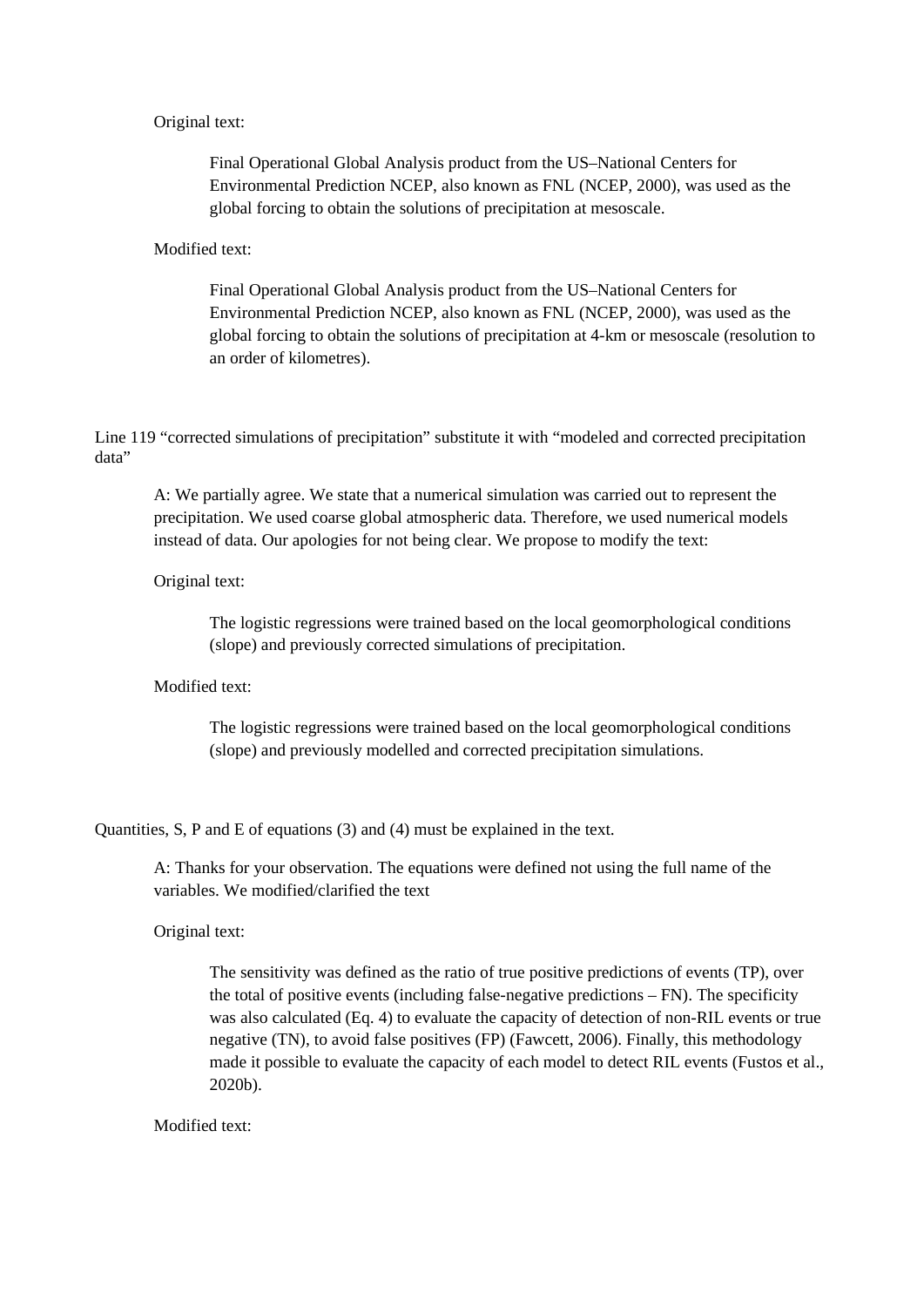The sensitivity (S) was defined as the ratio of true positive predictions of events (TP), over the total of positive events (including false-negative predictions – FN). The specificity (E) was also calculated (Eq. 4) to evaluate the capacity of detection of non-RIL events or true negative (TN), to avoid false positives (FP) (Fawcett, 2006). Therefore, this methodology made it possible to evaluate the capacity of each model to detect RIL events (Fustos et al., 2020b).

| $S=TP/(TP+FN)$ | $(Eq. 3)$ . |
|----------------|-------------|
| $E=TN/(TN+FP)$ | $(Eq. 4)$ . |

Line 148 Perhaps "Therefore" would better than "Finally"

A: We agree, done.

Lines 156-158 "The stations were compared in the uncorrected simulation showing (~0.26-0.49) to medium (~0.32-0.67) correlation values by Pearson and Spearman coefficients." Unclear sentence

A: Thanks for your observation. The equations were defined not using the full name of the variables. We modified/clarified the text

Original text:

The stations were compared in the uncorrected simulation showing  $(\sim 0.26 - 0.49)$  to medium (~0.32-0.67) correlation values by Pearson and Spearman coefficients.

Modified text:

The uncorrected precipitation simulation showed ( $\sim$ 0.26-0.49) to medium ( $\sim$ 0.32-0.67) correlation values (Pearson and Spearman) in comparison to in-situ weather stations.

Line 245 "a low uncertainty precipitation representation" should be substituted " "precipitation representation characterized by a low uncertainty"

A: Thanks for your observation. We modified the sentence to : "Therefore, precipitation representation characterized by a low uncertainty in complex topography environments is a valuable contribution"

Line 260 It is "becomes"

A: Modified

Line 262 "The bias-correction using meteolab improved the precipitation representation to compared with weather stations (Figure 4)." Unclear sentence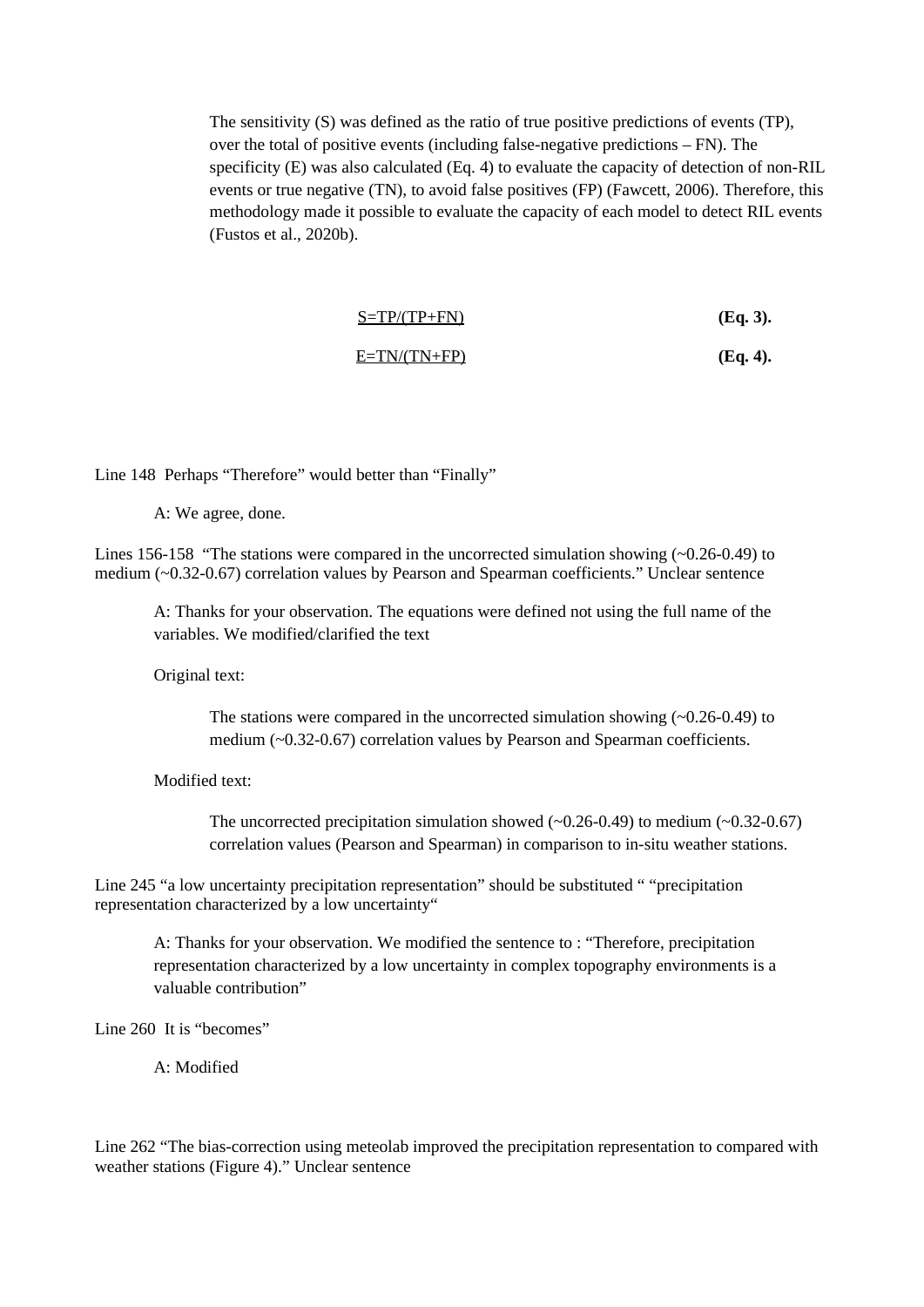A: Thanks for your observation. We modified/clarified the text

Original text:

The bias-correction using meteolab improved the precipitation representation to compared with weather stations (Figure 4).

Modified text:

From our results, the bias-correction improved the precipitation representation when we compared against the weather stations (Figure 4).

Line 273 "has a complex topography that triggers precipitation events" How topography can trigger a precipitation? Perhaps the complex topography influences…..

A: Thanks for your observation. We corrected/clarified the text

Original text:

The Southern Andes has a complex topography that triggers precipitation events with different intensities in a few kilometres of separation

Modified text:

The Southern Andes has a complex topography that influences precipitation events with different intensities in a few kilometres of separation

Line 283 "slope memory approach" what is it? Slope is it relative to the terrain morphology? Please explain

A: Thanks. Now we explain in detail the aim of the sentence. We corrected/clarified the text

Original text:

The slope memory approach could be the best way to obtain a proxy of the soil moisture content, as there is no network of moisture sensors in the study area.

Modified text:

In future, the soil moisture memory approach could be the best way to obtain a proxy of the soil moisture content and the slope response to landslides in zones without a network of moisture sensors.

Line 294 "The Andes in one of the most propensity zones to be affected by intense precipitation product of climate change." Unclear sentence and Lines 294-295 "Moreover, the complex topography needs a high